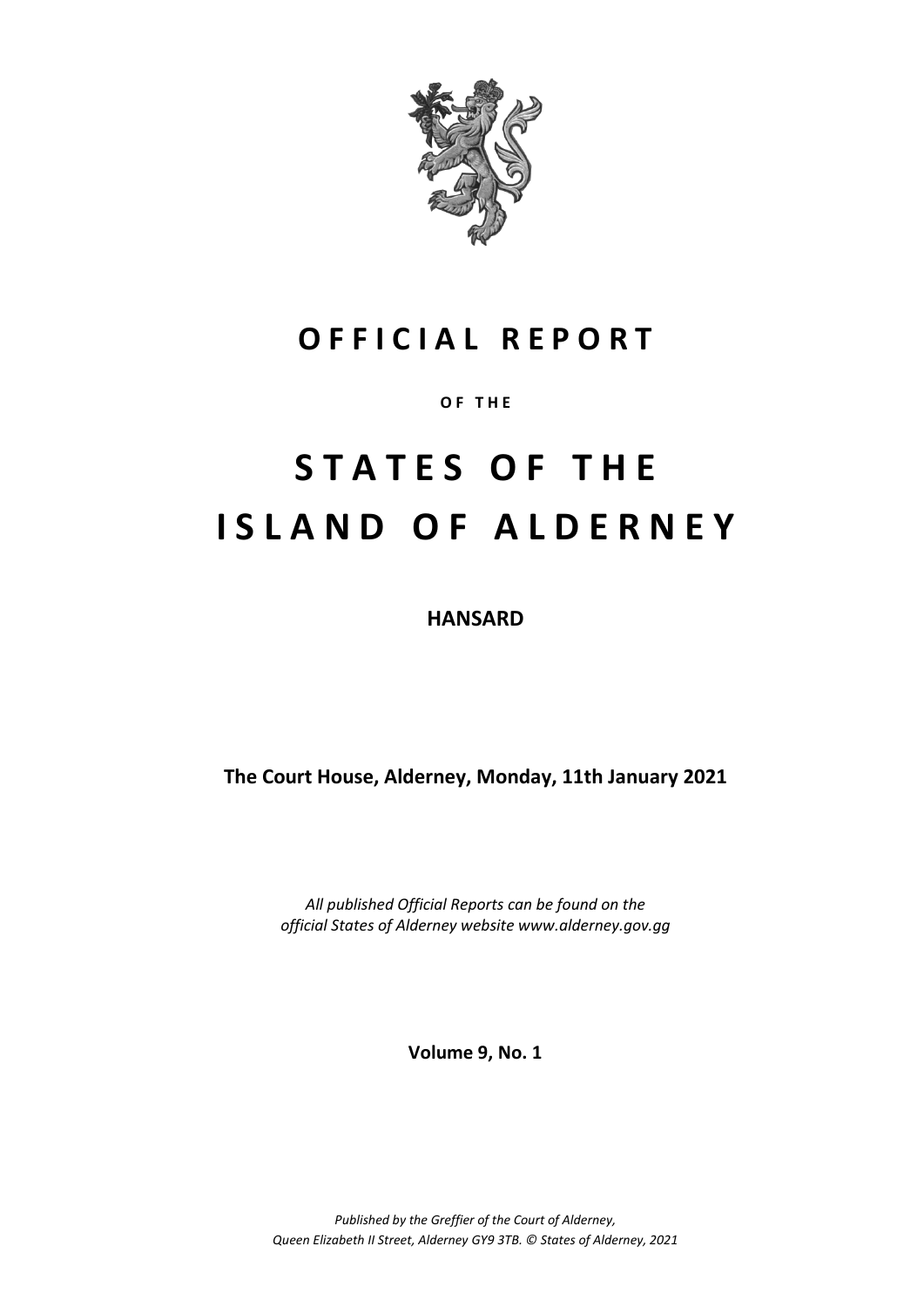#### **Present:**

#### **Mr William Tate, President**

#### **Members**

Mr Bill Abel Ms Annie Burgess Mr Ian Carter Mr Kevin Gentle Mr Christian Harris Mr Rhys Jenkins Mr Boyd Kelly Mr Graham McKinley, OBE Mr Steve Roberts Mr Alex Snowdon

### **The Greffier of the Court**

Mr David Knight

## **Business transacted**

| Suspension of Standing Orders to Rules of Procedure to provide for the Proposition at Item |  |
|--------------------------------------------------------------------------------------------|--|
| XIV. The European Communities (Coronavirus Vaccine) (Immunity from Civil Liability)        |  |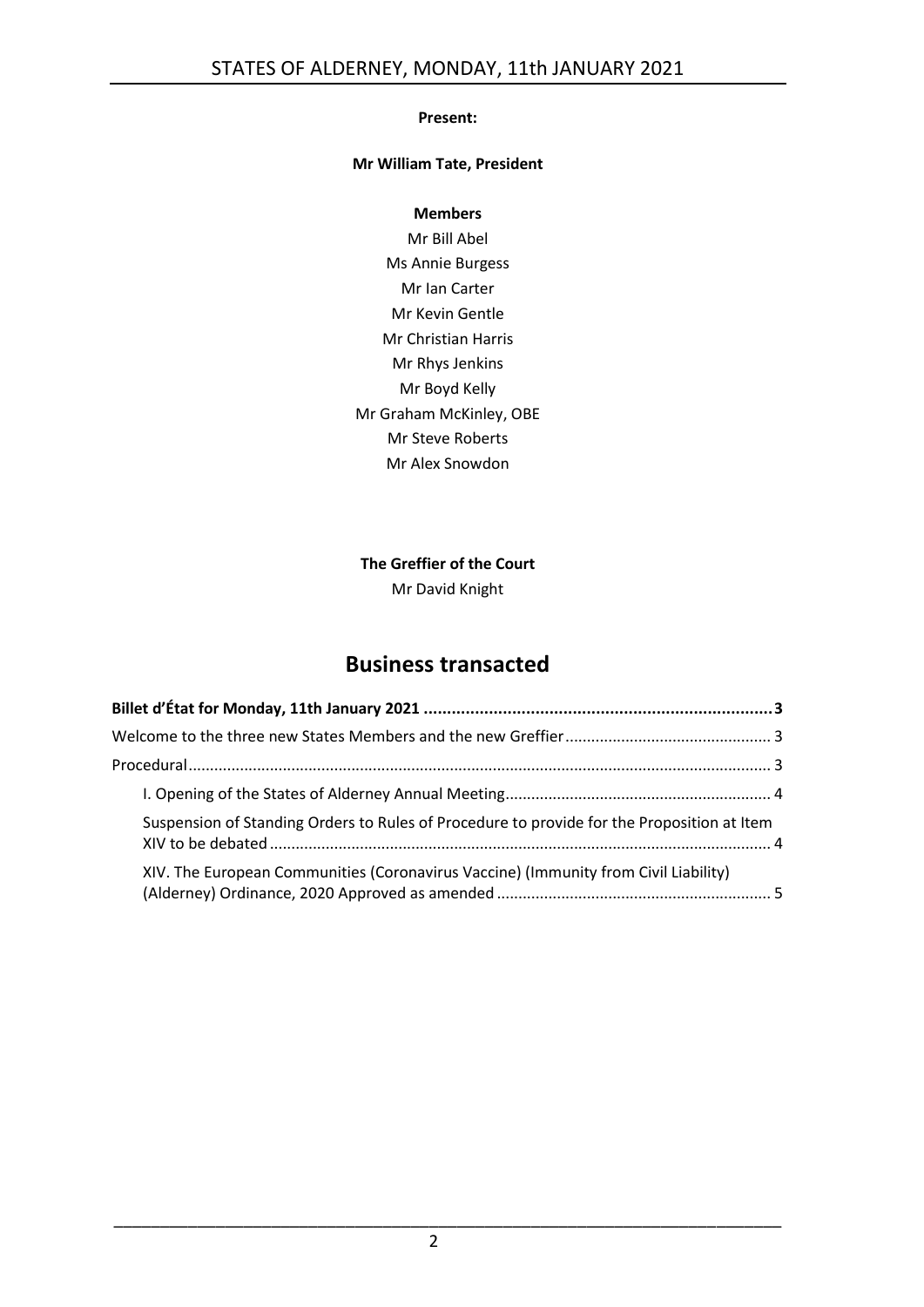## States of Alderney

*The States met at 11.00 a.m. in the presence of Lieutenant G T Workman RN (Rtd) representing His Excellency The Lieutenant-Governor of the Bailiwick of Guernsey.*

[THE PRESIDENT *in the Chair*]

**PRAYERS**

*The Greffier*

**ROLL CALL** *The Greffier*

# <span id="page-2-0"></span>Billet d'État for Monday, 11th January 2021

#### **Welcome to the three new States Members and the new Greffier**

<span id="page-2-1"></span>**The President:** Before we start the meeting, might I firstly welcome our three new States Members, who are taking their seats for the first time, and also welcome our new Greffier, Mr 5 David Knight.

#### **Procedural**

<span id="page-2-2"></span>**The President:** Now, once again, we find ourselves in uncharted waters, and we have to adapt to a situation which has presented itself, which required us to move quickly.

I think I should just explain very briefly why we have done that, and I think the arrival of the 10 first batch of the AstraZeneca vaccine has required that we have a meeting this morning in order to put in place the necessary protection for people who are carrying out the vaccinations, to ensure that they are immune from civil liability. This vaccine has been authorised, but only provisionally, and therefore it is of huge importance that this protection is in place.

Those of you who have read the Billet for Wednesday will have seen that, at Item XIV, we were 15 going to debate and pass the resolution which provided that protection. But the vaccine arrived on the Island on Friday, and the priority now is to start to roll out the vaccination programme as quickly as possible, and in so doing, we have had to play our part, and so we are going to adopt this morning, I think, an approach which I suspect has never been done before; as with so many things around the COVID crisis, the law never anticipated that we would have to take these sorts

20 of measures, and therefore, we have managed to find a way in which we can bring Wednesday's meeting forward until today, and we will simply debate one Item, which will be Item XIV, which

3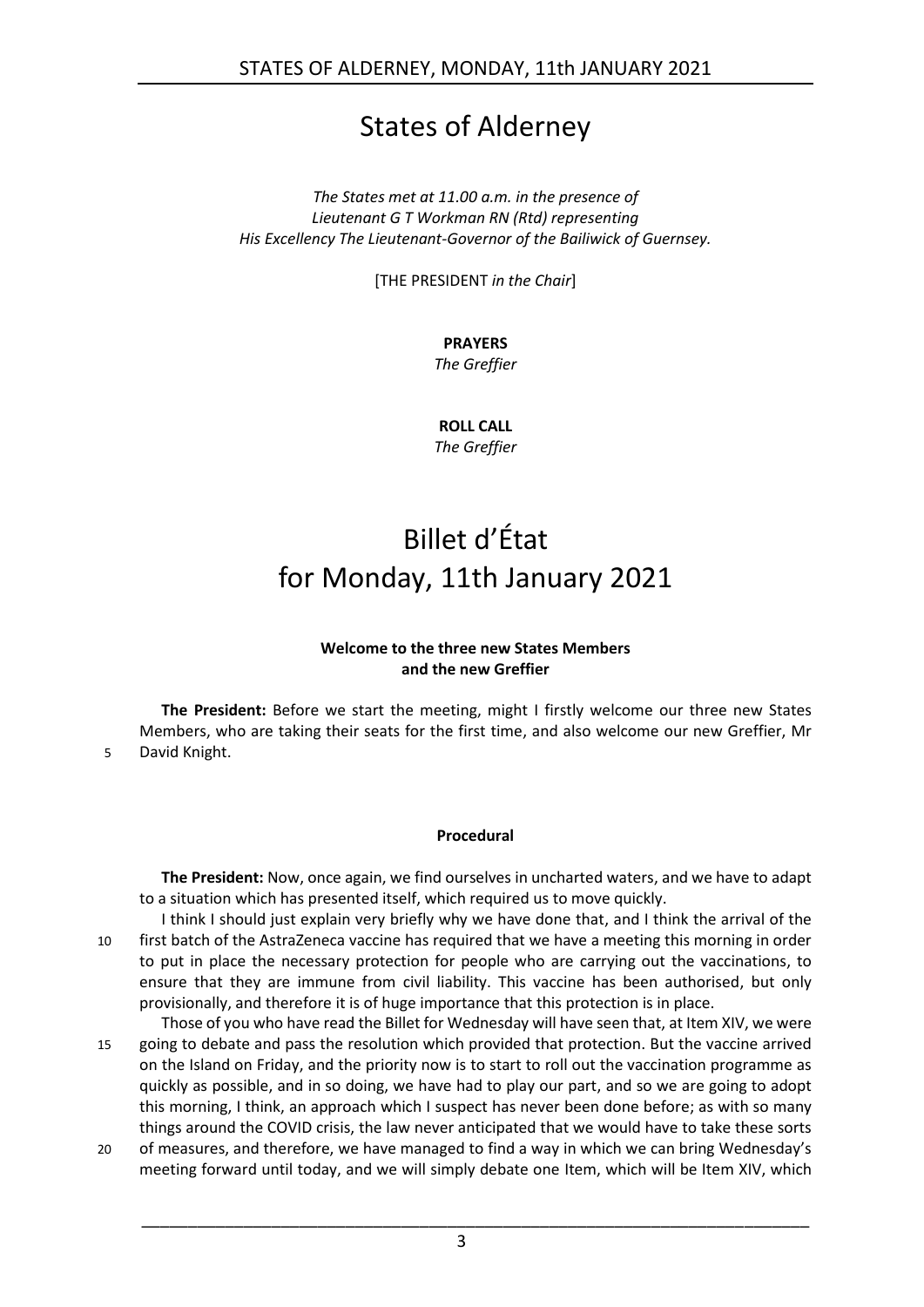provides immunity from civil liability, and the intention, then, will be that we adjourn the balance of the Items until Wednesday at our normal time.

We have yet to appoint Committees, which we are required by law to do at the first meeting 25 of the States of Alderney for 2021, so those Committee appointments will be made on Wednesday.

We have found what I hope is a creative way of being able to resolve a problem so that the good news which arrived on the Island can be converted into the practical roll-out of the vaccine as soon as possible. And, despite what some might have thought, this process had to be carried

- 30 out within the law which governs our States of Alderney, and so, it would have been very tempting to be able to just convene on Saturday morning, as some people had suggested, and pass this resolution but I have to be satisfied that we have complied in its entirety with the relevant legislation to ensure that we have delivered the right outcome. So we have done it as quickly as possible, it has involved a huge amount of work over the course of the weekend. I am going to
- 35 commend Mr Gentle at this stage, because we do not have Committees at the moment, but he was the Deputy Chair of P&F, and he has stepped up, and we have worked together over the weekend, together with the Greffier, together with the Law Officers in Guernsey, together with all the other States Members, so that we have come up with a solution which we hope will meet the needs of the moment. And also, our thanks to Ms Trousdale, who also had to interrupt her
- 40 Sunday to come in and to type and to publish the appropriate documentation. So that is the background to it. Forgive me if I have to take it very slowly, because we need to be sure we get this right and we have worked out the process.

#### **I. Opening of the States of Alderney Annual Meeting**

<span id="page-3-0"></span>**The President:** I think, Mr Greffier—and you will, no doubt, be guiding me throughout this 45 process—we should deal firstly with Item I, which is, simply, the opening of the States of Alderney annual meeting.

#### **The Greffier:** Yes, sir.

Item I is merely to open the States Meeting, you have heard the prayer and the roll call, the 50 next matter is standard, sir, it is the suspension of the Rules.

#### **Suspension of Standing Orders to Rules of Procedure to provide for the Proposition at Item XIV to be debated**

<span id="page-3-1"></span>**The President:** So what we have to do now is to suspend the Rules of Procedure which govern the way in which we conduct these meetings, and Section 45 of the Government of Alderney Law, 2004, provides that the States can make Regulations for the conduct of these meetings, which we

55 have in the Rules of Procedure, but in addition, if it is appropriate, those Rules can be suspended, and therefore, the Rules of Procedure as they normally are would not apply. So there will be an application to suspend the Rules of Procedure, and if that vote is carried, then we will be in a position to carry on and debate this Item.

So I am going to enquire of Mr Gentle whether it is his intention to move that Proposition under 60 Rule 24 to suspend the Rules of Procedure insofar as is required to allow us to debate a single Item this morning.

4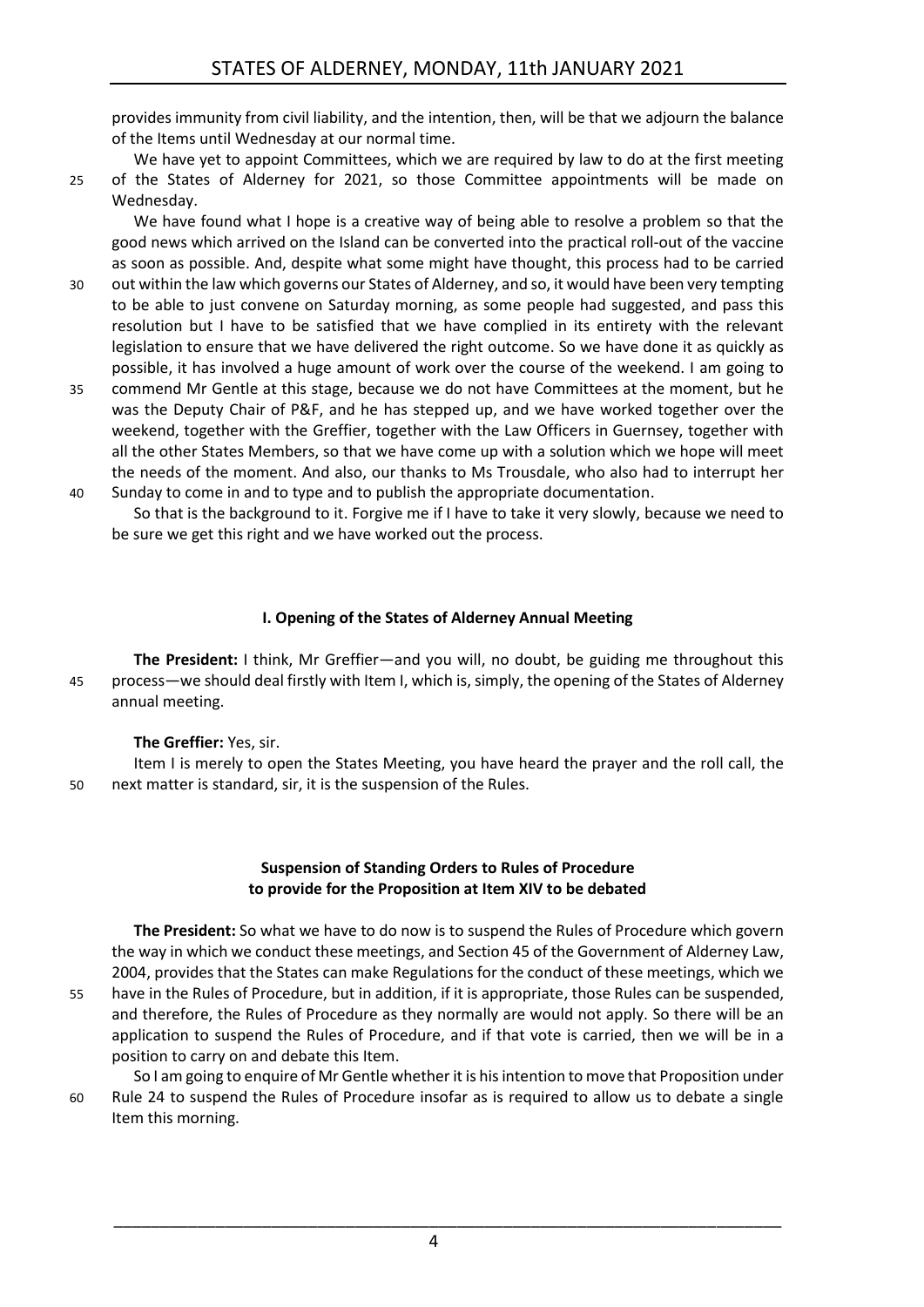#### STATES OF ALDERNEY, MONDAY, 11th JANUARY 2021

**Mr Gentle:** Yes, sir, I would like to move a Proposition to suspend Standing Orders in accordance with Rule 24 to the extent required to debate Item XIV today and to defer the other 65 Items until 5.30 p.m. on Wednesday, 13th January.

Thank you.

**The President:** Thank you.

Mr Snowdon, I think you are going to second this Proposition.

70

**Mr Snowdon:** I am, thank you, sir.

#### **The President:** Thank you.

So that is the application; does any Member object to the suspension of the Rules?

75 We will take that as a negative. So I think, Mr Greffier, we can say that that Proposition succeeds.

**The Greffier:** Thank you, sir.

#### <span id="page-4-0"></span>**XIV. The European Communities (Coronavirus Vaccine) (Immunity from Civil Liability) (Alderney) Ordinance, 2020 Approved as amended**

#### *Item XIV*

*The States of Alderney is asked to approve "The European Communities (Coronavirus Vaccine) (Immunity from Civil Liability) (Alderney) Ordinance, 2021".*

80 **The Greffier:** And then, if we can move on to Mr Gentle's amendment. It is an amendment to Item XIV which reads as follows, the amendment to Item XIV, the European Communities (Coronavirus Vaccine) (Immunity from Civil Liability) (Alderney) Ordinance, 2021, the amendment is that the States is asked to resolve to amend the wording of the draft Ordinance by changing the date of the expected States Resolution in the opening sentence from 13th January 2021 to 11th 85 January and in section 8 changing the Commencement date from 14th January 2021 to 11th January 2021.

**The President:** Thank you. Before we debate that, just for the sake of formality, Mr Greffier, could you just read Item XIV?

90

**The Greffier:** Yes, Item XIV is the European Communities (Coronavirus Vaccine) (Immunity from Civil Liability) (Alderney) Ordinance, 2020, and the States of Alderney is asked to approve the European Communities (Coronavirus Vaccine) (Immunity from Civil Liability) (Alderney) Ordinance, 2021. This is proposed by Mr Gentle and seconded by Mr Snowdon.

95

**The President:** Now, Mr Gentle, you were the Convenor at the People's Meeting, were there any comments on this Item at the People's Meeting?

**Mr Gentle:** Sir, yes, there was; the only comment was myself, as the Convenor, and the Deputy 100 Chief Executive clarified the Item.

Thank you.

**The President:** Thank you very much indeed.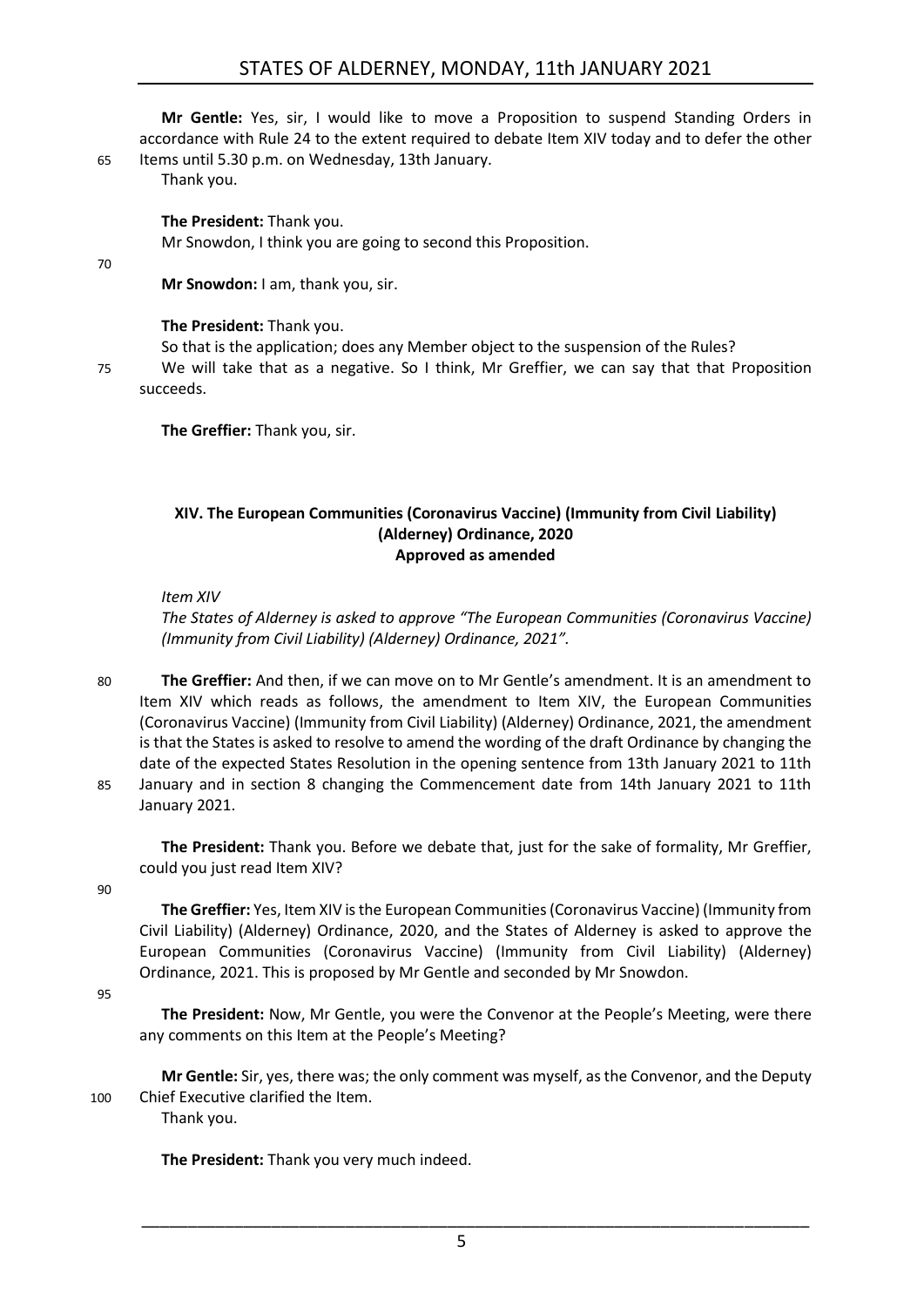We are looking now at the amendment to the Ordinance itself, and I think, Mr Gentle, you are 105 going to move that amendment.

**Mr Gentle:** Yes, sir, I am. There is not a lot to say as far as this amendment goes.

*Amendment:*

*The States is asked to resolve to change the wording of the draft Ordinance by changing the date of the expected States resolution in the opening sentence from 13th January 202 to 11th January 2021 and in section 8, changing the Commencement date from 14th January 2021 to 11th January 2021.*

**The President:** Well, brevity is always a good thing in these circumstances. 110 And I am guessing, Mr Snowdon, you are of a similar mind?

**Mr Snowdon:** Yes, Mr President, thank you.

**The President:** Does anybody else want to make any representations on the amendment? 115 Then we can say that that amendment is carried, Mr Greffier. So we have now substituted Wednesday's date for today's date, which means that, when this Proposition is passed, if it is, then that law is in place.

So now we move to the main Proposition, as amended, and again, Mr Gentle, I suspect slightly more voluble this time.

120

#### **Mr Gentle:** Thank you, sir,

Mr President, sir, colleagues, in August 2020, the States of Deliberation approved the Prescription Only Medicines (Human) (Bailiwick of Guernsey) Amendment Ordinance 2020, which enables vaccines with temporary authorisation to be used in the Bailiwick. This ordinance first 125 requires the Committee *for* Health & Social Care to designate a named vaccine for COVID-19 via regulations, having consulted with the Policy & Resources Committee, the Policy & Finance Committee of the States of Alderney, and the Medical & Emergency Services Committee of the Chief Pleas. The Committee *for* Health & Social Care is also advised by the Medicines Committee,

established under sections 2 and 3 of the Medicines (Human and Veterinary) (Bailiwick of 130 Guernsey) Law 2008. If, when a vaccine or vaccines for COVID-19 receive their full marketing authorisation from the MHRA or European Medicines Agency, it is expected that any potential issues or risks associated with their use would be insurable by the States of Guernsey in the normal way.

On 2nd December, the Policy & Finance Committee were made aware that there was an urgent 135 need for COVID-19 vaccinations to be designated as being acceptable for use in the Bailiwick. The Committee *for* Health & Social Care has a legal requirement to consult us here in Alderney prior to making regulations locally authorising the vaccine to be sold, supplied, and administered by the Bailiwick, under the Human Medicines Regulations 2012. The recommendation to the Medicines Committee from the medical professionals was that HSC be recommended to approve the

140 designation of the now-currently in use Pfizer-BioNTech vaccine to be used in the Bailiwick, and now we have the addition of the Oxford-AstraZeneca vaccine.

This Ordinance in front of us is a carbon copy of the one adopted in Guernsey. It ensures that anyone lawfully involved in supplying or distributing or administering a vaccine with temporary approval—which is the case with BioNTech, but more importantly, the Oxford vaccine—is fully

145 protected and cannot, as an individual, be subject to civil liability for loss or damages if the job is done correctly. No medical professional or anybody involved in the supply will be subject to a claim in damages arising from lawful use of a vaccine that has been legally approved.

When the draft legislation came before P&F in December, the view of Public Health in Guernsey was that they were not expecting to be ready to vaccinate in Alderney until mid-January,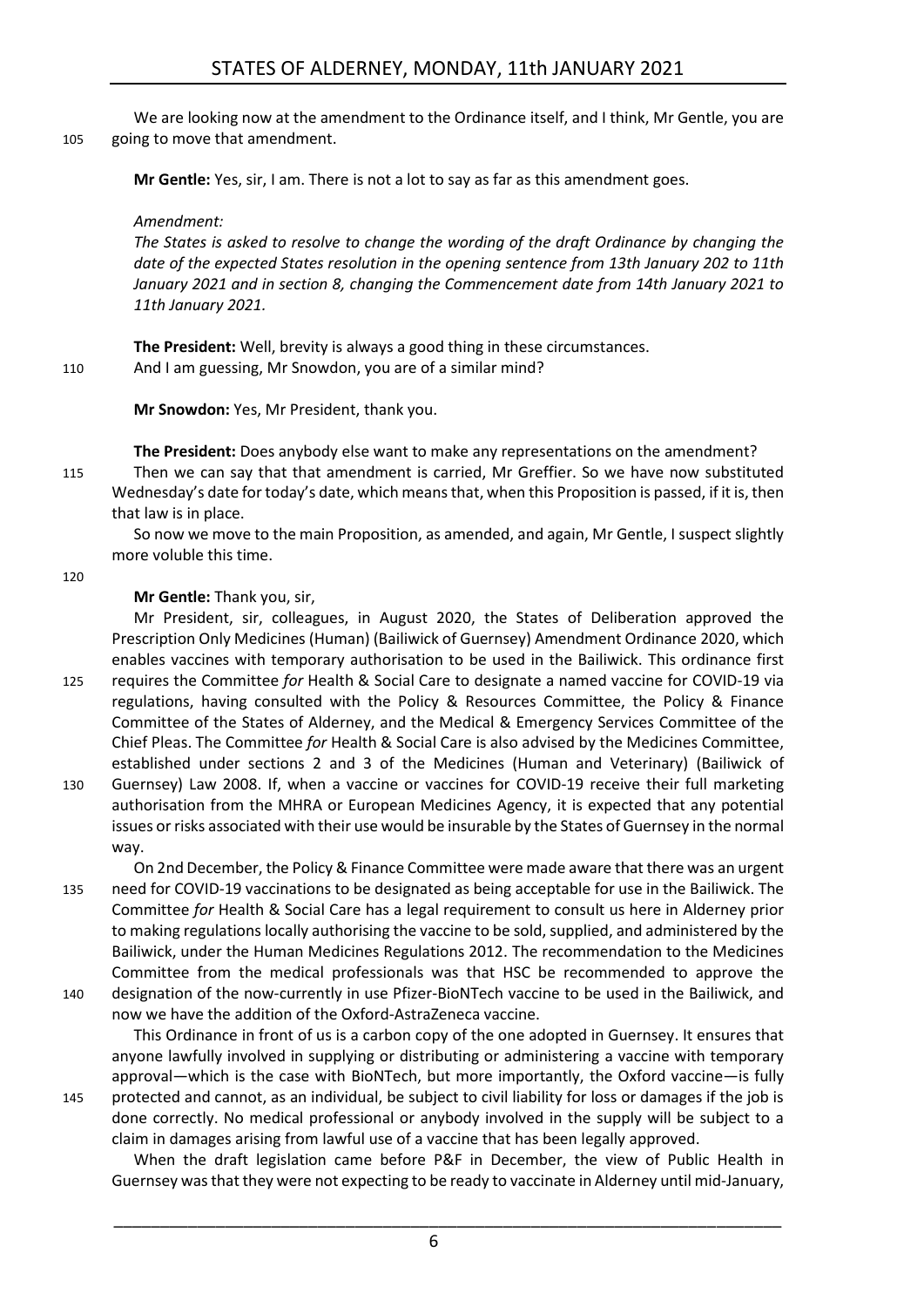#### STATES OF ALDERNEY, MONDAY, 11th JANUARY 2021

- 150 so the time of the States meeting this Wednesday did not present a problem. However, as with so many aspects of this pandemic, the anticipated timeframe does not always accord with the realities of the situation. That said, this achieves the required outcome, which is a law to provide civil immunity for all those involved in the provision, distribution, and ultimately, the administration of the vaccine.
- 155 Thank you.

**The President:** Mr Snowdon, you are going to second this Proposition.

**Mr Snowdon:** I do, sir, and I reserve my right to speak, if that is okay.

160 Thank you.

**The President:** Would anybody like to make a contribution to this Item? Mr Harris.

#### 165 **Mr Harris:** Thank you, sir, fellow colleagues.

Obviously, the importance of this Item cannot be understated. I just really want to give thanks to all of those that worked hard over the weekend—specifically, Mr Gentle, who gave up pretty much all of his weekend to deal with this Item—so thanks to all of those who have worked hard to bring this Item to an urgent vote; we are all very grateful for the work put in for that.

170 Also, a big thanks to our medical professionals, who have worked, and continue to work, exceptionally hard for all of us in Alderney during this ever-changing, challenging situation. Thank you.

**The President:** Thank you. Would anybody else like to make a contribution? 175 Mr Snowdon.

**Mr Snowdon:** I was last, second to last...

**The President:** Well, I do not think anybody else—oh sorry, did you want to speak?

180

**Mr Roberts:** Yes, sir, I would like to speak. I would like to speak last if that if that is possible.

**Mr Snowdon:** We have a lot of stuff that comes to the States of Alderney, and a lot of stuff is just rubber-stamped through, but I think this Item is absolutely essential, and I am really 185 disappointed that there seems to have been quite a bit of a mix-up that we have got to this stage. We received an email from the Island Medical Centre at 4.14 p.m. on Friday saying that, basically, 300 jabs were coming to Alderney, out of 500 jabs that were given to Guernsey, which is fantastic news, and I think we are very lucky in the situation globally, that we have got those vaccines coming here.

- 190 However, it was concerning to learn that the programme was meant to be rolled out, starting with the Connaught Care Home, on Saturday morning; however, it deferred until Wednesday, due to us needing to pass this very important Item today. I think this actually demonstrates the need for this Chamber to work a lot quicker when needed. We need to be able to open this Chamber up with not a lot of notice and pass stuff, if it is essential, that needs to be passed—in this context,
- 195 so the vaccine could be delivered. Personally, I feel quite sorry that it was not delivered over the weekend, and I think there was a lot of work, and I thank the President and Mr Gentle for trying hard, but I just thought that, in the future, we need to make sure that we can deliver things ASAP if we need to in this Chamber.

I think it is also unfortunate that Mr James Dent, who has worked very hard for us, and is the 200 current CCA rep, is in France. Looking at that situation, I am not quite sure if that is the right thing, that we should have a member who is currently off island; we should have had one of the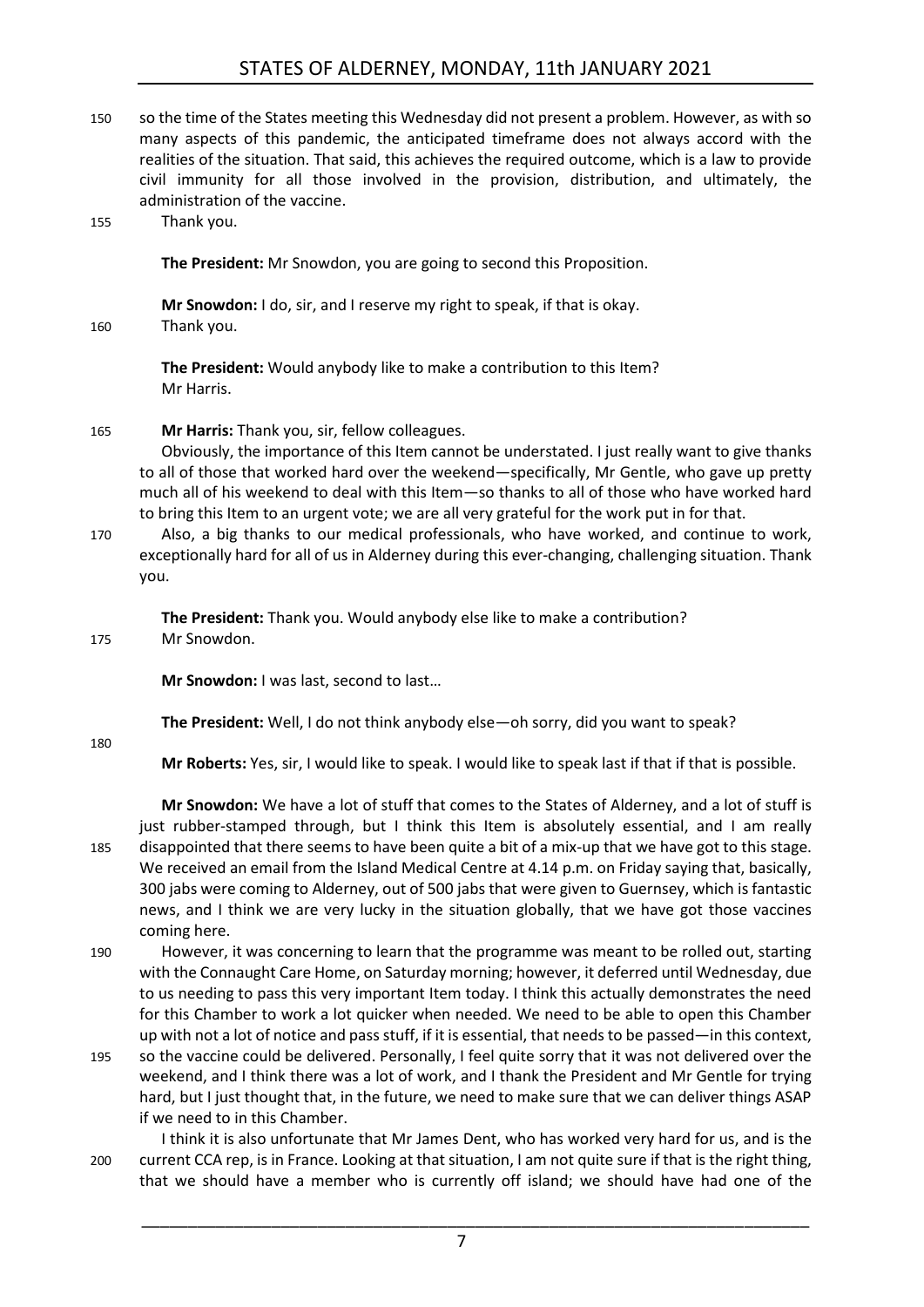members here. However, I would like to thank Deputy Peter Ferbrache and Deputy Al Brouard, who are members of the CCA, who did input and gave guidance to myself and the President, I really do thank them for that.

- 205 But you are right, there were over 150 email exchanges to get to this meeting. But what I do not want to see is that the States of Alderney stop the jab, and I am really concerned that it has taken until today, when actually, maybe, we could have sat on Friday, we could have sat on Saturday morning and resolved this quicker, so that the programme would not be delayed, as we have seen today.
- 210 We cannot delay with COVID, and it is essential that we work forward to overcome these issues. I think there needs to be a discussion at the next P&F about how we actually deal with this. We did start up the Alderney Emergency Pandemic Committee with P&F but were told we did not have the resources, actually, to sit properly with this Committee although there was a resolution from P&F at the time.
- 215 It is funny how Brexit on the Sunday, just a couple of weeks ago, we were able to sit on a Sunday and pass that, but we have had to wait until today to actually pass this. We are elected into these roles and we are trusted by the public to carry out these roles, and I think, really, we need to come together and work out a process that can work and can deliver. This Chamber needs to see a lot more action just in general, and Items like this that are so essential and so important
- 220 for the Island, the Chamber needs to be able to open the doors and deliver for the public, and we need to pass stuff pretty quickly. So I do think we need to have a review of the whole situation. Going back to the Item, I think we should really thank Guernsey for the input and support they have given us, especially Dr Brink, and for their continued support. There will be challenging times ahead, and hopefully this Item will be passed quite soon, but I think we really do need to keep our
- 225 finger on the pulse, moving forward. It is difficult, I think we are going to overcome it, but there is going to be a rocky road ahead. Thank you.

#### **The President:** Mr Roberts.

#### 230

**Mr Roberts:** Thank you, sir, and I thank Mr Snowdon, and I fully concur with all he has to say, actually.

I would just like to thank the medical services on the Island for their patience in this delay. They have been as brilliant as ever in their preparations to administer the AstraZeneca vaccine to the 235 most vulnerable in Alderney, the frontline heroes, our sick, and our elderly.

I would just like to thank the President for bringing this matter forward from Wednesday at this late hour, as every day counts in our fight to keep Alderney safe. Each and every States Member here today wanted to meet on Friday, but it seems that this was not possible.

- It seems crazy. The drug came early Friday, yet could not be used, and it sits in the fridge at 240 this very moment because of legislation – passed as fit by the UK, Jersey and Guernsey on 28th December. It leaves me wondering who carries responsibility for the three-day delay? We could say, 'We have got it now, let us go, there is nothing to be gained by complaining or soul-searching; let us get on with it.' But what worries me is what other late or looming legislation relating to COVID is not in place today? And that is why I raise these questions.
- 245 One returning islander carrying the highly contagious enemy could infect half the Island, so every day is, indeed, precious. It takes two or three days for the Oxford drug to become effective, and that is my very point. Appointments were, indeed, cancelled on Friday, and no one can deny that very fact. We would have immunised at the weekend, as Mr Snowdon says, it was in place. It is my job to challenge, sir, I was elected to do so. I hope that there will be an inquiry, so we can
- 250 make sure that Alderney does not get caught napping again. I do not blame any States Member here today; they were all unanimous, in person, they wanted it sorted Friday, but they were unable, and I commend them for that. They all really tried to get it through on Friday; they wanted it.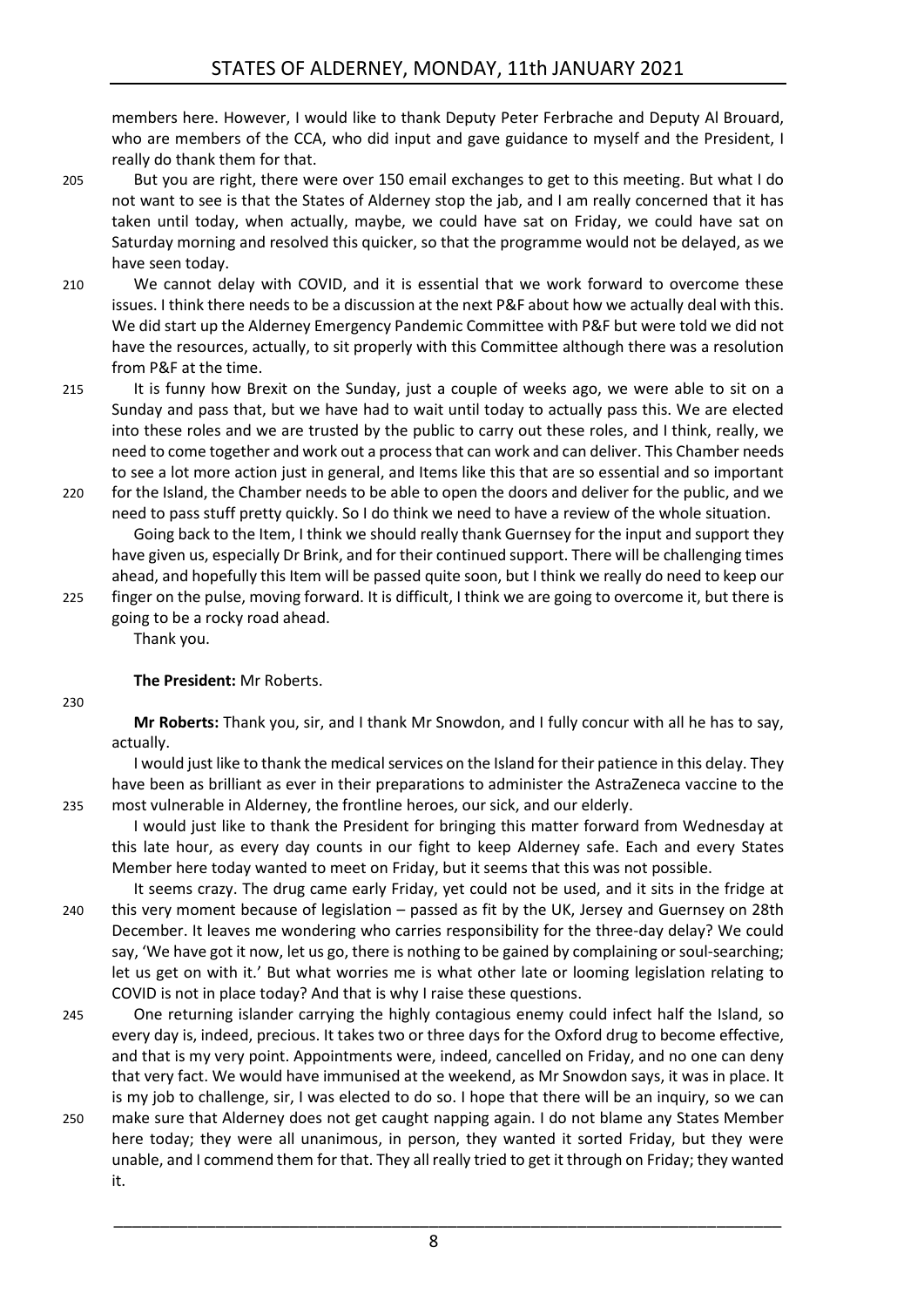#### STATES OF ALDERNEY, MONDAY, 11th JANUARY 2021

Thank you, sir, for bringing this matter forward two days, and I really do appreciate it; that 255 saved two days, and I commend you for that, and I know it has been a tangled web of legislation for Mr Gentle all weekend, he has worked very hard, and I commend him for that, and I commend the President for that. But we really have to get our act together. What other legislation is not in place? Why is it not in place? Why was it not in place? Guernsey did it on the 28th; that should have flagged it up. We should have been ready. We were expecting this vaccine this week, it was 260 coming, it was promised, and we were all expecting it.

It is what it is, let us get on with it, let us get the population immunised and go forward, and we are very lucky to have the number that we have, and I have to commend the medical services and the powers that be for actually getting those numbers, because we do have a sizeable batch come through, so let us get on with it.

265 Thank you.

#### **The President:** Any other contributions?

Now, before, Mr Gentle, I invite you to exercise your right of reply, I think, given what Mr Snowdon and Mr Roberts have had to say, then I think it is only right that I respond to their 270 observations.

When we were made aware of this on Friday afternoon, as I have already indicated, we have to conduct in a democracy our meetings in accordance with the law, and it is not for me to try and find a way of doing that at very short notice or just doing it, for the reasonsthat I explained earlier. This was a unique situation, and it was not like Brexit, where—

275

**Mr Snowdon:** Point of order, sorry, sir, but I would just like to point something out, if that is okay: you are absolutely right, the problem being that, really, I think with this, the CCA, which is set up for emergency legislation, should have maybe passed this on our behalf, and then we stamped it through on Wednesday, if that was an option. But thank you for all that you have done.

280

**The President:** That is not an option, as I understand it.

**Mr Snowdon:** Sorry, sir. I believe it was an option for this afternoon if we did not have this meeting today. However, it would have been good if that option would have been, maybe, pushed 285 at the weekend.

**The President:** Well, Mr Snowdon, you are our alternate representative on the CCA.

**Mr Snowdon:** I am, sir, but I am not appointed under the oath like James Dent is.

290

**The President:** I see. I will continue, if I may.

Because we had already issued the Billet, we had had the People's Meeting, and we were going to debate this issue on Wednesday, I had to take urgent advice from the Law Officers about whether or not I could bring this meeting forward, and if so, in what circumstances. Her Majesty's 295 Procureur considered this matter on Saturday afternoon, she gave me advice. I had a conversation with her and I was then presented with options, which I then conveyed to Dr Simmons, and Dr Simmons' choice was that we should have the meeting this morning, and she would arrange to

start rolling out the vaccine process this afternoon, so that was her choice.

So, I have to say, I reject the suggestion that we could, acting within the law, have held this 300 meeting before today because the law, as I said, makes no provision for these situations. In consultation with the Procureur, we decided that we could do this in the way in which we have done it this morning. We acted as quickly as possible, and there was no alternative to having the meeting this morning. So I am afraid, I reject any suggestions that we could have done it earlier. Mr Gentle has worked tirelessly all weekend, as have I, as have the Law Officers. I was not guided 305 by the Chief Minister of Guernsey or the President of Health and Social Care; they just wanted to

9